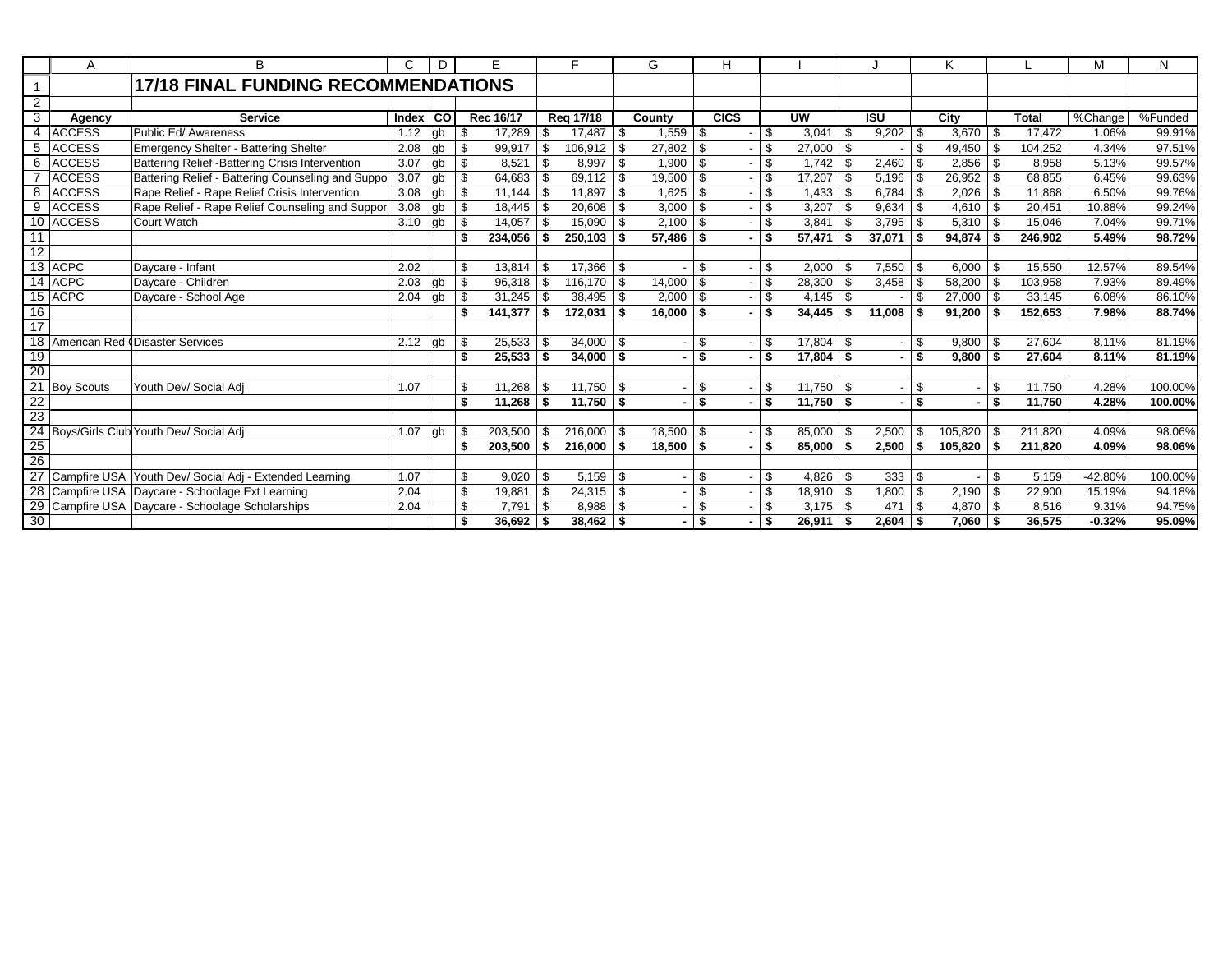|                 | Α                  | в                                                                   | C                     | D  |                | E.            |            | F             |     | G                        |          | Н               |      |                |                |                |               | Κ             |            |              | M         | N       |
|-----------------|--------------------|---------------------------------------------------------------------|-----------------------|----|----------------|---------------|------------|---------------|-----|--------------------------|----------|-----------------|------|----------------|----------------|----------------|---------------|---------------|------------|--------------|-----------|---------|
| $\overline{3}$  | Agency             | <b>Service</b>                                                      | Index $\overline{CO}$ |    |                | Rec 16/17     |            | Reg 17/18     |     | County                   |          | <b>CICS</b>     |      | <b>UW</b>      |                | <b>ISU</b>     |               | City          |            | <b>Total</b> | %Change   | %Funded |
| $\overline{31}$ |                    |                                                                     |                       |    |                |               |            |               |     |                          |          |                 |      |                |                |                |               |               |            |              |           |         |
| 32              |                    |                                                                     |                       |    |                |               |            |               |     |                          |          |                 |      |                |                |                |               |               |            |              |           |         |
|                 | $33$ CCJ           | Correctional Services - Probation Services                          | 2.09                  | gb | \$             | $102,519$ \$  |            | 106,620       | \$  | 31,741                   | \$       |                 | \$   | $11,789$ \$    |                | 5,630          | \$            | $57,460$ \ \$ |            | 106,620      | 4.00%     | 100.00% |
| 34              |                    |                                                                     |                       |    | \$             | $102,519$ \$  |            | 106,620       | -\$ | 31,741                   | -\$      |                 | \$   | $11,789$ \$    |                | 5,630          | \$            | 57,460        | - \$       | 106,620      | 4.00%     | 100.00% |
| 35              |                    |                                                                     |                       |    |                |               |            |               |     |                          |          |                 |      |                |                |                |               |               |            |              |           |         |
|                 | 36 ChildServe      | Daycare - infant                                                    | 2.02                  | gb | \$             | $24,730$ \$   |            | 16,000        | -\$ | 5,000                    | <b>S</b> |                 | \$   | $4,770$ \$     |                |                | \$            | 6,000         | $1\bar{3}$ | 15,770       | $-36.23%$ | 98.56%  |
| 37              | ChildServe         | Daycare - Children                                                  | 2.03                  | gb | $\mathfrak{S}$ | $14,000$ \ \$ |            | $30,000$ \ \$ |     | 4,500                    | l \$     |                 | \$   | $5,000$ \$     |                |                | $\mathfrak s$ | $15,000$ \ \$ |            | 24,500       | 75.00%    | 81.67%  |
| $\frac{38}{39}$ |                    |                                                                     |                       |    | \$             | $38,730$ \$   |            | $46,000$ \$   |     | $9.500$ \ \$             |          |                 | \$   | $9,770$ \$     |                | ٠              | \$            | $21,000$ \ \$ |            | 40.270       | 3.98%     | 87.54%  |
|                 |                    |                                                                     |                       |    |                |               |            |               |     |                          |          |                 |      |                |                |                |               |               |            |              |           |         |
|                 | 40 ERP             | <b>Emergency Shelter</b>                                            | 2.08                  | qb | \$             | 169,970 \\$   |            | 187,940       | \$  | 34,500                   | l \$     |                 | \$   | 66,800 \$      |                |                | \$            | 75,500        | \$         | 176,800      | 4.02%     | 94.07%  |
| 41              | ERP                | <b>Transitional Living</b>                                          | 2.07                  | gb | \$             | 9,090         | l \$       | 18.660        | \$  | 3.000                    | <b>S</b> |                 | \$   | $5,825$ \$     |                |                | \$            | 5,000         | \$         | 13.825       | 52.09%    | 74.09%  |
| 42              |                    |                                                                     |                       |    | \$             | 179,060       | $\vert$ \$ | 206,600       | \$  | 37,500                   | <b>S</b> |                 | \$   | $72,625$ \$    |                |                | \$            | 80,500        | \$         | 190,625      | 6.46%     | 92.27%  |
| 43              |                    |                                                                     |                       |    |                |               |            |               |     |                          |          |                 |      |                |                |                |               |               |            |              |           |         |
|                 | 44 Eyerly Ball     | Public Ed/ Awareness - Prevention/Ed                                | 1.12                  |    | \$             | 16,687        | $\vert$ \$ | 3,000         | \$  |                          | \$       | 3,000           | - \$ |                | \$             |                | \$            |               | \$         | 3,000        | $-82.02%$ | 100.00% |
|                 | 45 Eyerly Ball     | Crisis Intervention - Police Liaison                                | 3.09                  |    | \$             | 10,000        | $\vert$ \$ | 10,000        | \$  |                          | \$       |                 | \$.  |                | \$             |                | \$            | 10,000        | \$         | 10,000       | 0.00%     | 100.00% |
|                 | 46 Eyerly Ball     | Primary Treat./Health Maint (Outpatient)-Psychiatr                  | 3.17                  |    | \$             | $8,870$ \$    |            | 9,800         | \$  |                          | \$.      | 9,533           | \$   |                | \$             |                | \$            |               | \$         | 9,533        | 7.47%     | 97.28%  |
|                 | 47 Eyerly Ball     | Primary Treat./Health Maint (Outpatient)-Med Mgn                    | 3.17                  |    | $\sqrt[6]{3}$  | $28,000$ \$   |            | 30,900        | \$  |                          | \$       | 29,920          | \$   |                | $\mathfrak{S}$ |                | \$            |               | \$         | 29,920       | 6.86%     | 96.83%  |
|                 | 48 Eyerly Ball     | Primary Treat./Health Maint (Outpatient)-Mental H                   | 3.17                  |    | $\mathfrak s$  | $11,970$ \ \$ |            | 12,300        | \$  |                          | \$       | 8,700           | -\$  | $\blacksquare$ | \$             | 3,600          | \$            |               | \$         | 12,300       | 2.76%     | 100.00% |
|                 | 49 Eyerly Ball     | Primary Treat./Health Maint (Outpatient)-Mental H                   | 3.17                  |    | \$             | $31,780$ \$   |            | 33,000        | \$  |                          | \$       | 24,880          | - \$ | $7,834$ \$     |                |                | \$            |               | \$         | 32,714       | 2.94%     | 99.13%  |
|                 | 50 Eyerly Ball     | Primary Treat./Health Maint (Outpatient)-Psychoed                   | 3.17                  |    | \$             | 2,035         | $\vert$ \$ | 2,200         | \$  |                          | -S       | 1,500           | -\$  | 700 \$         |                |                | \$            |               | \$         | 2,200        | 8.11%     | 100.00% |
|                 | 51 Eyerly Ball     | Primary Treat./Health Maint (Outpatient)-Precomm                    | 3.17                  |    | \$             | $58,100$ \ \$ |            | 60,000        | \$  |                          | \$       | 60,000          | \$   |                | \$             |                | \$            |               | \$         | 60,000       | 3.27%     | 100.00% |
|                 | 52 Eyerly Ball     | Supported Comm. Living                                              | 3.18                  |    | \$             | $30,100$ \$   |            | 20,400        | \$  |                          | \$       | 20,400          | - \$ |                | \$             |                | \$            |               | \$         | 20,400       | $-32.23%$ | 100.00% |
| 53              |                    |                                                                     |                       |    | \$             | $197,542$ \$  |            | 181,600       | \$  |                          |          | $$157,933$ \ \$ |      | $8.534$ \ \$   |                | 3,600          | \$            | 10,000        | \$         | 180,067 \$   | (0)       | 99.16%  |
| 54              |                    |                                                                     |                       |    |                |               |            |               |     |                          |          |                 |      |                |                |                |               |               |            |              |           |         |
| 55              |                    |                                                                     |                       |    |                |               |            |               |     |                          |          |                 |      |                |                |                |               |               |            |              |           |         |
|                 | 56 FAH             | Supported Comm. Living - 15 min.                                    | 3.18                  |    | \$             | 20,000        | $\vert$ \$ | 30,000        | \$  |                          | \$       | 26,000          | \$   |                | \$             | $\blacksquare$ | \$            |               | \$         | 26,000       | 30.00%    | 86.67%  |
|                 | 57 FAH             | Day Hab Services - day                                              | 3.20                  |    | \$             | 35,527        | $\vert$ \$ | 45,000        | \$  | $\overline{\phantom{a}}$ | \$       | 41,500          | \$   |                | \$             | $\blacksquare$ | \$            |               | \$         | 41,500       | 16.81%    | 92.22%  |
|                 | $58$ FAH           | Day Hab Services - 15 min.                                          | 3.20                  |    | \$             | $11,842$ \ \$ |            | 15,000        | \$  | $\sim$                   | \$       | $13,900$ \ \$   |      |                | \$             | $\blacksquare$ | \$            |               | \$         | 13,900       | 17.38%    | 92.67%  |
| 59              |                    |                                                                     |                       |    | \$             | $67,369$ \$   |            | $90,000$ \$   |     |                          | \$       | $81.400$ \ \$   |      | $\blacksquare$ | - \$           |                | \$            |               | \$         | 81.400       | 20.83%    | 90.44%  |
| 60              |                    |                                                                     |                       |    |                |               |            |               |     |                          |          |                 |      |                |                |                |               |               |            |              |           |         |
| 61              | <b>Girl Scouts</b> | Youth Dev/ Social Adi                                               | 1.07                  |    | \$             | 10.767        | l \$       | 11,090        | \$  |                          | \$       |                 | \$   | $11,090$ \ \$  |                |                | \$            |               | \$         | 11,090       | 3.00%     | 100.00% |
| 62              |                    |                                                                     |                       |    | \$             | $10,767$ \$   |            | 11,090        | \$  |                          | \$       |                 | \$   | $11,090$ \$    |                |                | \$            |               | \$         | 11,090       | 3.00%     | 100.00% |
| $\overline{63}$ |                    |                                                                     |                       |    |                |               |            |               |     |                          |          |                 |      |                |                |                |               |               |            |              |           |         |
|                 |                    | 64 Good Neighbor Emerg. Assistance for Basic Needs - Rent/Utility A | 2.01                  |    | \$             | $19,464$ \ \$ |            | 19,950        | -\$ |                          | \$       |                 | \$   | $7,500$ \ \$   |                |                | \$            | $13,917$ \$   |            | 21,417       | 10.03%    | 107.35% |
|                 |                    | 65 Good Neighbor Emerg. Assistance for Basic Needs - Healthy Foo    | 2.01                  |    | \$             | 7,284         | l \$       | 7,466         | \$  |                          | \$       |                 | \$   |                |                |                | \$            | 3,333         | l \$       | 7,466        | 2.50%     | 100.00% |
| $\frac{66}{67}$ |                    |                                                                     |                       |    | \$             | $26,748$ \$   |            | $27,416$ \$   |     |                          | \$       |                 | \$   | $11,633$ \$    |                |                | \$            | 17,250        | \$         | 28,883       | 7.98%     | 105.35% |
|                 |                    |                                                                     |                       |    |                |               |            |               |     |                          |          |                 |      |                |                |                |               |               |            |              |           |         |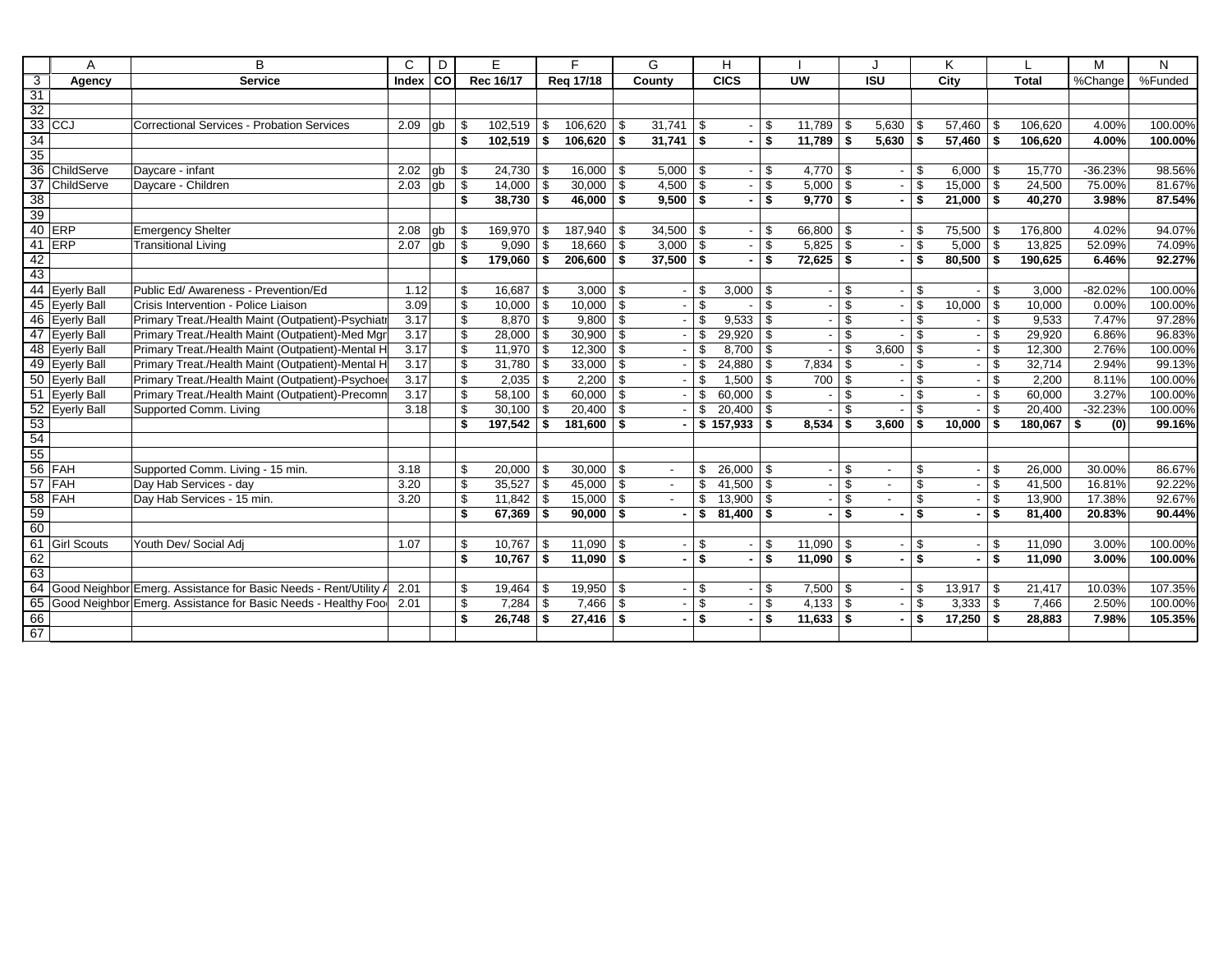|                         | A            | B.                                                           | $\mathsf{C}$ | D   |              | E         |      | E.            |      | G       |                    | н            |      |                          |      |                          |                         | Κ       |      |         | M           | N       |
|-------------------------|--------------|--------------------------------------------------------------|--------------|-----|--------------|-----------|------|---------------|------|---------|--------------------|--------------|------|--------------------------|------|--------------------------|-------------------------|---------|------|---------|-------------|---------|
| $\overline{\mathbf{3}}$ | Agency       | <b>Service</b>                                               | Index        | col |              | Rec 16/17 |      | Reg 17/18     |      | County  |                    | CICS         |      | $\overline{\mathsf{uw}}$ |      | $\overline{ISU}$         |                         | City    |      | Total   | %Change     | %Funded |
| 68                      |              |                                                              |              |     |              |           |      |               |      |         |                    |              |      |                          |      |                          |                         |         |      |         |             |         |
|                         | 69 HIRTA     | Transportation - City                                        | 2.13         |     | \$           | 58,816    | - \$ | 60,683        | -\$  |         | \$                 | 14,000       | l \$ | $6,683$ \$               |      |                          | \$                      | 39,000  | \$.  | 59.683  | 1.47%       | 98.35%  |
|                         | 70 HIRTA     | <b>Transportation - Story County</b>                         | $2.13$ gb    |     | \$           | 118,013   | l \$ | 118,013       | \$   | 106,250 | -\$                | $9,600$ \ \$ |      |                          |      |                          | \$                      |         | \$   | 118,013 | 0.00%       | 100.00% |
| $\overline{71}$         | <b>HIRTA</b> | Transportation - Story County                                | $2.13$ lo    |     | \$           | 3,000     | - \$ | 3,000         | \$   | 3,000   | l \$               |              | \$   |                          | -\$  |                          | $\mathfrak{L}$          |         | \$   | 3,000   | 0.00%       | 100.00% |
| $\overline{72}$         | <b>HIRTA</b> | Transportation - Iowa City                                   | 2.13         |     | \$           | 6,000     | -\$  | 6.000         | \$   |         | $\mathbf{\hat{f}}$ |              | \$   | 4,000 $\frac{1}{3}$      |      |                          | $\mathfrak{S}$          | 2,000   | \$   | 6.000   | 0.00%       | 100.00% |
| 73                      |              |                                                              |              |     | \$           | 185.829   | \$   | 187,696       | \$   | 109,250 | - \$               | $23,600$ \$  |      | $12.846$ \$              |      |                          | $\overline{\mathbf{s}}$ | 41.000  | \$   | 186.696 | 0.47%       | 99.47%  |
| $\overline{74}$         |              |                                                              |              |     |              |           |      |               |      |         |                    |              |      |                          |      |                          |                         |         |      |         |             |         |
|                         | $75$ HSS     | Emerg. Assistance for Basic Needs - Senior Food              | 2.01         | lab | \$           | 11,036    | - \$ | 11,036        | - \$ | 1,646   | l \$               |              | \$   | $5,213$ \$               |      |                          | \$                      | 4,177   | - \$ | 11,036  | 0.00%       | 100.00% |
| 76                      | <b>THSS</b>  | Activity/ Resource Center                                    | 3.14         |     | \$           | 38.400    | - \$ | 44,400        | \$   |         | $\mathfrak{L}$     |              | \$   | $5,400$ \ \$             |      |                          | \$                      | 38.000  | \$   | 43.400  | 13.02%      | 97.75%  |
| $\overline{77}$         | <b>HSS</b>   | Daycare - Adults/ Adult Day Center                           | 3.02         | gb  | \$           | 74,859    | - \$ | 79,859        | \$   | 15,900  | -\$                |              | \$.  | $9,315$ \$               |      |                          | $\mathfrak{S}$          | 54,344  | \$   | 79,559  | 6.28%       | 99.62%  |
| 78                      | <b>HSS</b>   | Daycare - Adults/ Adult Day Center                           | 3.02         | lo  | \$           | 236       | - \$ | 236           | \$   | 236     | -\$                |              | \$   |                          | \$   |                          | $\mathfrak{S}$          |         | \$.  | 236     | 0.00%       | 100.00% |
|                         | $79$ HSS     | congregate meals                                             | 3.06         | gb  | \$           | 48,927    | - \$ | 28,292        | \$   |         | \$                 |              | \$   | $4,830$ \ \$             |      |                          | \$                      | 23,462  | \$   | 28,292  | $-42.18%$   | 100.00% |
|                         | $80$ HSS     | congregate meals                                             | 3.06         | lo  | \$           | 201       | -\$  |               | \$   |         | \$                 |              | \$   |                          | \$   |                          | $\mathfrak{S}$          |         | \$   |         | $-100.00\%$ | #DIV/0! |
| 81                      | <b>HSS</b>   | Home Delivered Meals                                         | 3.05         | lab | \$           | 26,624    | - \$ | 85,224        | \$   | 30,000  | - \$               |              | \$.  | $22,920$ \ \$            |      |                          | \$                      | 13,500  | \$   | 66,420  | 149.47%     | 77.94%  |
| 82                      | <b>HSS</b>   | Home Delivered Meals                                         | 3.05         | lo  | \$           | 353       | - \$ | 554           | \$   | 554     | - \$               |              | \$.  |                          | \$.  | $\overline{\phantom{a}}$ | \$                      |         | \$.  | 554     | 56.94%      | 100.00% |
| 83                      | <b>HSS</b>   | Service Coordination- Outreach                               | 3.13         | qb  | \$           | 110,244   | \$   | 115,148       | \$   | 44,000  | \$                 |              | \$   | $26,688$ \ \$            |      |                          | \$                      | 43,000  | \$   | 113,688 | 3.12%       | 98.73%  |
| 84                      | <b>HSS</b>   | Service Coordination- Outreach                               | 3.13         | llo | \$           | 689       | -\$  | 689           | \$   | 689     | - \$               |              | \$   |                          | \$   |                          | $\mathfrak{L}$          |         | \$.  | 689     | 0.00%       | 100.00% |
| 85                      |              |                                                              |              |     | \$           | 311,569   | - \$ | 365,438       | \$   | 93,025  | -\$                |              | \$   | $74,366$ \$              |      |                          | \$                      | 176,483 | \$   | 343,874 | 10.37%      | 94.10%  |
| 86                      |              |                                                              |              |     |              |           |      |               |      |         |                    |              |      |                          |      |                          |                         |         |      |         |             | #DIV/0! |
| 87                      |              | Iowa Able Foun Budget Credit Counseling - Financial Coaching | 2.14         | qb  | \$           |           | \$   | 10,514        | \$   | 500     | l \$               |              | \$   | 500 \$                   |      |                          | \$                      |         | \$   | 1.000   | #DIV/0!     | 9.51%   |
| 88                      |              | Iowa Able Foun Budget Credit Counseling - Microlending       | 2.14         | gb  | \$           |           | \$   | 5,258         | \$   |         | \$                 |              | \$   |                          | \$   |                          | \$                      |         | \$   |         | #DIV/0!     | 0.00%   |
| 89                      |              |                                                              |              |     | \$           |           | \$   | 15,772        | \$   | 500     | <b>S</b>           |              | \$   | $500$ \$                 |      |                          | \$                      |         | \$   | 1.000   | #DIV/0!     | 6.34%   |
| 90                      |              |                                                              |              |     |              |           |      |               |      |         |                    |              |      |                          |      |                          |                         |         |      |         |             |         |
| 91                      |              |                                                              |              |     |              |           |      |               |      |         |                    |              |      |                          |      |                          |                         |         |      |         |             |         |
| 92                      | LegAid       | Legal Aid - Civil                                            | 2.10         | qb  | \$           | 212.386   | \$   | 245.450       | \$   | 91.000  | \$                 | 30,000       | - \$ | $15,575$ \\$             |      | 8.000                    | \$                      | 95,400  | \$   | 239.975 | 12.99%      | 97.77%  |
| 93                      | LegAid       | Legal Aid - Civil                                            | 2.10         | llo | \$           | 4,742     | - \$ | 7,000         | \$   | 5,679   | - \$               |              | \$   |                          | \$   |                          | $\mathfrak{L}$          |         | \$   | 5,679   | 19.76%      | 81.13%  |
| 94                      |              |                                                              |              |     | \$           | 217,128   | - \$ | 252,450       | \$   | 96.679  | l \$               | $30,000$ \$  |      | $15,575$ \$              |      | 8.000                    | \$                      | 95.400  | \$   | 245.654 | 13.14%      | 97.31%  |
| 95                      |              |                                                              |              |     |              |           |      |               |      |         |                    |              |      |                          |      |                          |                         |         |      |         |             |         |
| 96                      | LSI          | Family Dev/ Ed                                               | 1.10         |     | \$           | 13,426    | - \$ | $14,030$ \ \$ |      |         | -S                 |              | \$.  | $13,974$ \ \$            |      |                          | \$                      |         | \$.  | 13,974  | 4.08%       | 99.60%  |
| 97                      | LSI          | Family Dev/ Ed - Parents as Teachers                         | 1.10         |     | \$           | 10,800    | -\$  | 11,286        | -\$  |         | -S                 |              | \$.  |                          |      |                          | \$                      |         | \$   | 11.143  | 3.18%       | 98.73%  |
| 98                      | <b>LSI</b>   | Crisis Intervention - Crisis Childcare                       | $3.09$ gb    |     | \$           | 24,412    | l \$ | 25,511        | \$   | 3,000   | \$                 |              | \$   | $14,855$ \ \$            |      | 957                      | \$                      | 5,700   | \$   | 24,512  | 0.41%       | 96.08%  |
| 99                      | LSI          | Supported Comm Living - 15 min                               | 3.18         |     | $\mathbb{S}$ | 6,000     | l \$ | $6,100$ \ \$  |      |         | \$                 | $6,100$ \ \$ |      |                          | l \$ |                          | $\mathfrak{S}$          |         | \$.  | 6,100   | 1.67%       | 100.00% |
| 100 LSI                 |              | Primary Treat./Health Maint (Outpatient) School B            | 3.17         | qb  | \$           |           | -S   | 35,000        | \$   | 2,000   | -\$                | 17,500       | - \$ | $5,000$ \$               |      |                          | \$                      | 5,000   | \$   | 29,500  | #DIV/0!     | 84.29%  |
| 101                     |              |                                                              |              |     | \$           | 54,638    | - \$ | 91,927        | \$   | 5.000   | - \$               | 23,600       | - \$ | $44,972$ \$              |      | 957                      | \$                      | 10,700  | \$   | 85.229  | 55.99%      | 92.71%  |
| 102                     |              |                                                              |              |     |              |           |      |               |      |         |                    |              |      |                          |      |                          |                         |         |      |         |             |         |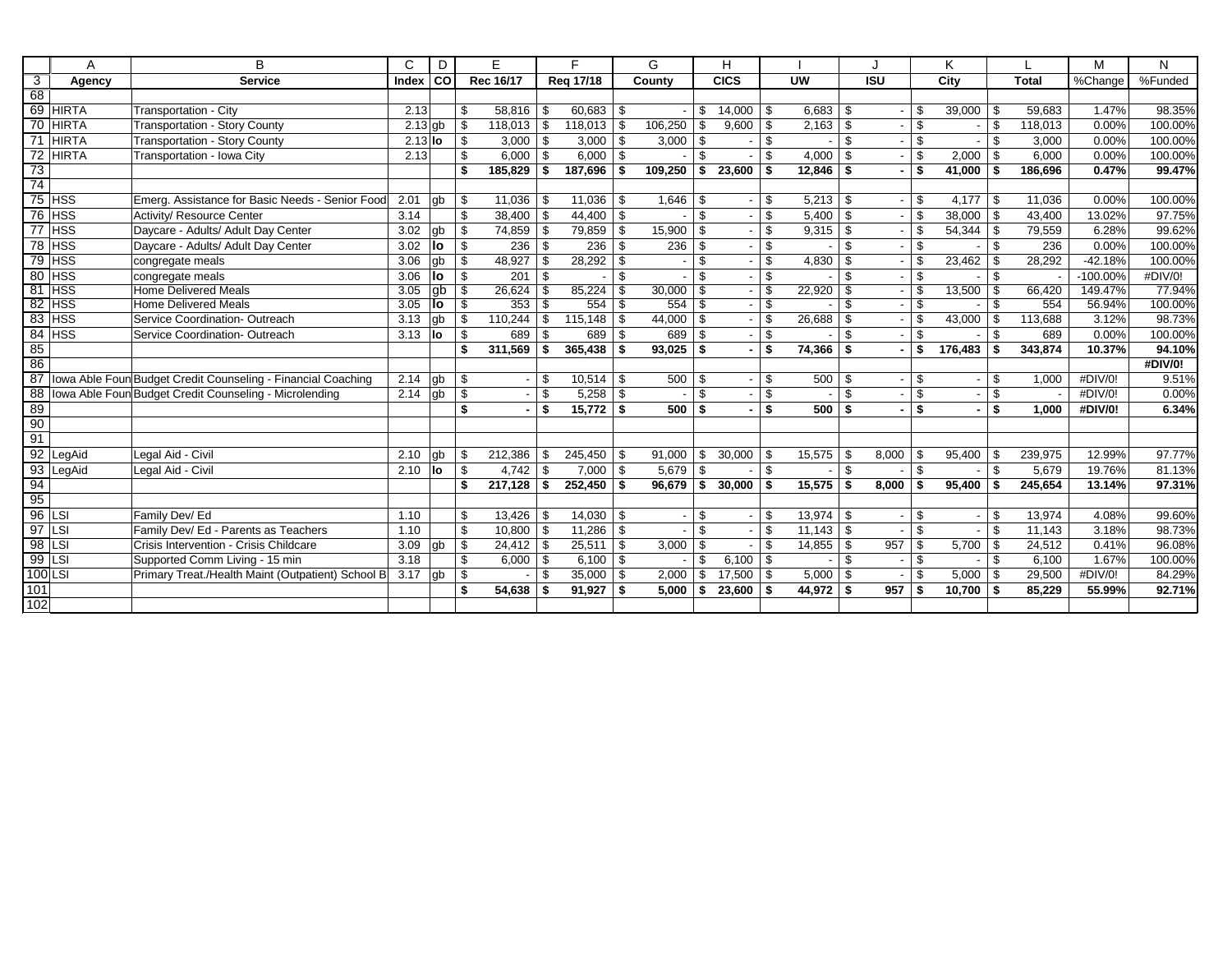|                | A              | B                                                         | $\mathsf{C}$ | D           |                         | E             |            | F                  |                         | G             |            | н             |            |                          |     |                   |                         | Κ           |      |              | M           | N       |
|----------------|----------------|-----------------------------------------------------------|--------------|-------------|-------------------------|---------------|------------|--------------------|-------------------------|---------------|------------|---------------|------------|--------------------------|-----|-------------------|-------------------------|-------------|------|--------------|-------------|---------|
| $\overline{3}$ | Agency         | <b>Service</b>                                            | Index CO     |             |                         | Rec 16/17     |            | Reg 17/18          |                         | County        |            | CICS          |            | $\overline{\mathsf{uw}}$ |     | $\overline{1}$ SU |                         | <b>City</b> |      | <b>Total</b> | %Change     | %Funded |
|                | 103 MSL        | Enclave Services - 1/4 hour                               | 1.05         |             | \$                      | 1,000         | -\$        | $2,000$ \ \$       |                         |               | \$         | $2,000$ \ \$  |            | $\sim$                   | -\$ |                   | \$                      |             | \$   | 2,000        | 100.00%     | 100.00% |
|                | <b>104 MSL</b> | Supported Comm Living- day                                | 3.18         |             | \$                      | 21,000        | \$         |                    | \$                      |               | \$         |               | \$         |                          | \$  |                   | \$                      |             | \$   |              | $-100.00\%$ | #DIV/0! |
|                | 105 MSL        | Supported Comm Living - 15 min.                           | 3.18         |             | $\overline{\mathbb{S}}$ | 17,920        | \$         | $9,000$ \ \$       |                         |               | \$         | $9,000$ \ \$  |            | ۰.                       | \$  |                   | $\mathsf{s}$            |             | \$   | 9,000        | $-49.78%$   | 100.00% |
|                | <b>106 MSL</b> | Day Hab Services - day                                    | 3.20         |             | \$                      | 5,000         | \$         | 15,000             | \$                      |               | \$         | 12,000        | l \$       |                          | \$  |                   | $\mathsf{\$}$           |             | \$   | 12,000       | 140.00%     | 80.00%  |
|                | 107 MSL        | Day Hab Services - 15 min.                                | 3.20         |             | \$                      | 500           | \$         | 491                | \$                      |               | \$         | 491           | <b>S</b>   |                          | \$  |                   | \$                      |             | \$   | 491          | $-1.80%$    | 100.00% |
| 108            |                |                                                           |              |             | \$                      | 45,420        | -\$        | 26,491             | \$                      |               | \$         | $23,491$ \$   |            | $\sim$                   | \$  |                   | $\overline{\mathbf{s}}$ |             | \$   | 23,491       | $-48.28%$   | 88.68%  |
| 109            |                |                                                           |              |             |                         |               |            |                    |                         |               |            |               |            |                          |     |                   |                         |             |      |              |             |         |
|                | 110 MGMC       | Community Clinics - Comm Clinics/ Health Ed               | 3.01         | ph          | \$                      | 121,310       | - \$       | $127,700$ \\$      |                         | 98,000        | \$         |               | -\$        | $10,000$ \$              |     | 2,408             | \$                      | 16,500      | \$   | 126,908      | 4.61%       | 99.38%  |
|                | 111 MGMC       | In-Home Nursing - RN Skilled Nursing                      | 3.12         | ph          | \$                      | 68.600        | l \$       | $73,200$ \ \$      |                         | $68,000$   \$ |            |               | - \$       |                          |     |                   | \$                      |             | \$   | 73.000       | 6.41%       | 99.73%  |
|                | 112 MGMC       | In-Home Hospice                                           | 3.15         | ph          | \$                      | 54,918        | \$         | $57,400$ \\$       |                         | 41,100        | \$         |               | \$         | $16,000$ \$              |     |                   | \$                      |             | \$   | 57,100       | 3.97%       | 99.48%  |
|                | 113 MGMC       | In-Home Health Monitoring- Lifeline                       | 3.03         | ph          | \$                      | $12,550$ \$   |            | $13,500$ \ \$      |                         | 9,300         | l \$       |               | - \$       | $4,000$ \$               |     |                   | \$                      |             | \$   | 13,300       | 5.98%       | 98.52%  |
|                | 114 MGMC       | Home Health Assistance - Homemaker                        | 3.04         | <b>l</b> ph | \$                      | $140,910$ \$  |            | $147,700$ \\$      |                         | 115,600       | $\vert$ \$ |               | -\$        | 17,800 \$                |     |                   | \$                      | 13,500      | \$   | 146,900      | 4.25%       | 99.46%  |
| 115            |                |                                                           |              |             | \$                      | 398,288       | - \$       | 419,500 $\vert$ \$ |                         | 332,000       | - \$       |               | \$         | $52,800$ \$              |     | 2,408             | \$                      | 30,000      | \$   | 417,208      | 4.75%       | 99.45%  |
| 116            |                |                                                           |              |             |                         |               |            |                    |                         |               |            |               |            |                          |     |                   |                         |             |      |              |             |         |
|                | 117 MICA       | Family Dev/ Ed-Steps 2 Success                            | 1.10         | gb          | \$                      | 22,462        | -\$        | $22,462$ \ \$      |                         | $7,039$ \ \$  |            |               | -\$        | $8,144$ \ \$             |     |                   | \$                      | 7,279       | \$   | 22,462       | 0.00%       | 100.00% |
|                | 118 MICA       | Emerg. Assistance for Basic Needs - Food Pantry           | 2.01         | gb          | \$                      | $24,318$ \$   |            | $34,318$ \$        |                         | 2,000         | \$         |               | \$         | $8,450$ \ \$             |     |                   | \$                      | 18,802      | \$   | 29,252       | 20.29%      | 85.24%  |
|                | 119 MICA       | Community Clinics - Child Dental                          | 3.01         | gb          | \$                      | 7,500         | $\sqrt{ }$ | $7,500$ \$         |                         | 900           | \$         |               | \$         | $4,125$ \$               |     | 825               | $\$$                    | 1,650       | \$   | 7,500        | 0.00%       | 100.00% |
|                | 120 MICA       | Community Clinics - flouride varnish                      | 3.01         | gb          | \$                      | 2,400         | \$         | $2,400$ \ \$       |                         | 150           | -\$        |               | \$         | $1,000$ \$               |     | 425               | \$                      | 825         | \$   | 2,400        | 0.00%       | 100.00% |
|                | 121 MICA       | Community Clinics - Dental Clinic                         | 3.01         | gb          | \$                      | 72,535        | $\sqrt{3}$ | $171,535$ \\$      |                         | 23,737        | -\$        |               | \$         | $52,120$ \$              |     | 3,140             | \$                      | 70,900      | \$   | 149,897      | 106.65%     | 87.39%  |
| 122            |                |                                                           |              |             | \$                      | 129,215       | - \$       | $238,215$ \$       |                         | 33,826        | ∣\$        |               | - \$       | $73,839$ \$              |     | 4.390             | \$                      | 99,456      | \$   | 211,511      | 63.69%      | 88.79%  |
| 123            |                |                                                           |              |             |                         |               |            |                    |                         |               |            |               |            |                          |     |                   |                         |             |      |              |             |         |
|                | 124 NAMI       | Adv for Social Dev- Wellness Center                       | 1.02         |             | \$                      | 37,698        | l \$       | $45,671$ \\$       |                         |               | \$         | $7,000$ \ \$  |            | $30,352$ \$              |     |                   | \$                      | 6,000       | -\$  | 43,352       | 15.00%      | 94.92%  |
|                | 125 NAMI       | Adv for Social Dev- Family/Cons. Ed                       | 1.02         |             | \$                      | $17,416$ \ \$ |            | 20,500             | $\sqrt[6]{\frac{1}{2}}$ |               | \$         | $14,000$ \ \$ |            | $6,500$ \$               |     |                   | $\mathfrak s$           |             | \$   | 20,500       | 17.71%      | 100.00% |
|                | 126 NAMI       | Adv for Social Dev-Family/Cons. Support                   | 1.02         |             | \$                      | 17,967        | \$         | 22,497             | \$                      |               | \$         | $14,000$ \ \$ |            | $8,300$ \$               |     |                   | \$                      |             | \$   | 22,300       | 24.12%      | 99.12%  |
|                | 127 NAMI       | Public Ed/ Awareness                                      | 1.12         |             | \$                      | 16,569 \$     |            | $19,500$ \$        |                         |               | \$         | $14,000$ \ \$ |            | $5,000$ \$               |     |                   | \$                      | 500         | \$   | 19,500       | 17.69%      | 100.00% |
|                | 128 NAMI       | Public Ed/ Awareness - NAMI on campus                     | 1.12         |             | \$                      |               | \$         | $3,000$ \$         |                         |               | \$         |               | - \$       | $1,375$ \$               |     | 1,500             | \$                      |             | \$   | 2,875        | #DIV/0!     | 95.83%  |
| 129            | <b>NAMI</b>    | Emerg Assist. For Basic Needs                             | 2.01         |             | \$                      | 1,750         | \$         | 2,500              | \$                      |               | \$         | 2,500         | $\vert$ \$ |                          | \$  |                   | \$                      |             | \$   | 2,500        | 42.86%      | 100.00% |
| 130            |                |                                                           |              |             | \$                      | 91,400        | \$         | 113,668            | \$                      |               | \$         | $51,500$ \\$  |            | $51,527$ \$              |     | 1,500             | \$                      | 6,500       | \$   | 111,027      | 21.47%      | 97.68%  |
| 131            |                |                                                           |              |             |                         |               |            |                    |                         |               |            |               |            |                          |     |                   |                         |             |      |              |             |         |
|                |                | 132 Raising Reader Family Dev/Ed - Thrive by Five         | 1.10         | gb          | \$                      | 15,232        | -\$        | $16,000$   \$      |                         | 3,000         | - \$       |               | \$         | $4,000$ \ \$             |     |                   | \$                      | 8,860       | \$   | 15,860       | 4.12%       | 99.13%  |
|                |                | 133 Raising Reader Family Dev/Ed - Out of School Learning | 1.10         |             | \$                      | 7,491         | \$         | $14,000$ \ \$      |                         | 2,000         | l \$       |               | \$         | $1,990$ \$               |     | 1,000             | \$                      | 8,550       | \$   | 13,540       | 80.75%      | 96.71%  |
|                |                | 134 Raising Reader Family Dev/Ed - Adv for Social Dev     | 1.10         | $\vert$ gb  | \$                      | 37,548        | -\$        | $40,000$ \ \$      |                         | 5,000         | \$         |               | \$         | $34,915$ \$              |     |                   | \$                      |             | \$   | 39,915       | 6.30%       | 99.79%  |
| 135            |                |                                                           |              |             | \$                      | 60,271        | \$         | $70,000$ \$        |                         | 10,000        | - \$       |               | - \$       | $40,905$ \$              |     | 1,000             | \$                      | 17,410      | \$   | 69,315       | 15.01%      | 99.02%  |
| 136            |                |                                                           |              |             |                         |               |            |                    |                         |               |            |               |            |                          |     |                   |                         |             |      |              |             |         |
| 137            |                |                                                           |              |             |                         |               |            |                    |                         |               |            |               |            |                          |     |                   |                         |             |      |              |             |         |
|                | 138 RSVP       | Volunteer Management                                      | 1.11         | gb          | \$                      | 62,266        | -\$        | $63,800$ \ \$      |                         | $19,500$ \ \$ |            |               | \$         | $21,875$ \$              |     |                   | \$                      | 22,260      | \$   | 63,635       | 2.20%       | 99.74%  |
|                | 139 RSVP       | Disaster Services - Vol Mgmt for Emergencies              | 2.12         | gb          | \$                      | 7,233         | \$         | $7,800$ \$         |                         | 1,100         | l \$       |               | \$         |                          | \$  |                   | \$                      | 6,500       | \$   | 7,600        | 5.07%       | 97.44%  |
|                | 140 RSVP       | Transportation                                            | 2.13         | gb          | \$                      | 10,820        | \$         | $11,800$ \$        |                         | 2,200         | -\$        |               | \$         | $8,500$ \ \$             |     |                   | \$                      | 1,000       | \$   | 11,700       | 8.13%       | 99.15%  |
| 141            |                |                                                           |              |             | \$                      | $80,319$ \$   |            | $83,400$ \$        |                         | $22,800$ \$   |            |               | <b>S</b>   | $30,375$ \$              |     |                   | \$                      | 29,760      | - \$ | 82.935       | 3.26%       | 99.44%  |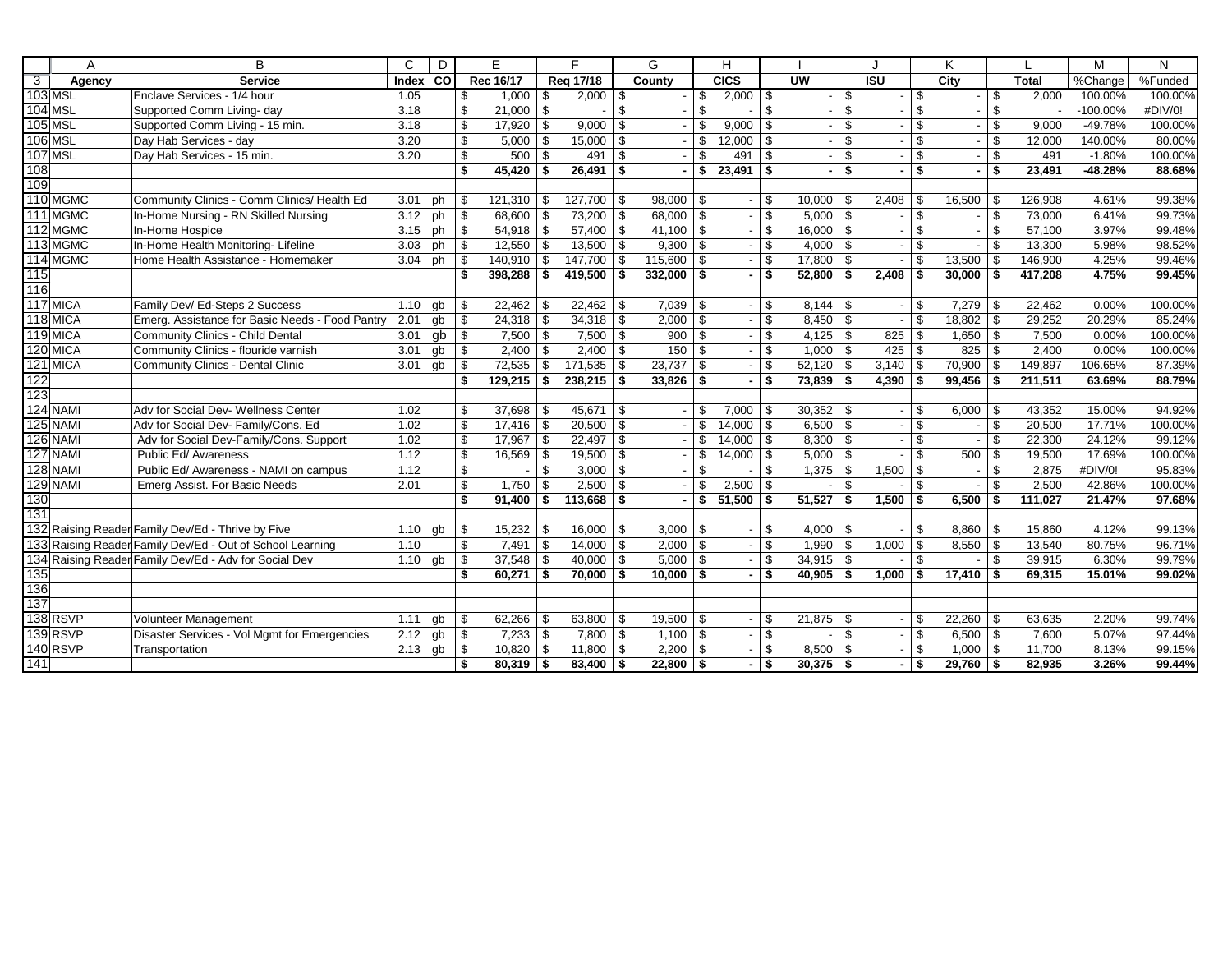|                   | A              | B                                                  | C         | D  |     | E.          |      | F           |     | G             |                | н             |      |               |              |                   |     | ĸ      |     |              | M         | N       |
|-------------------|----------------|----------------------------------------------------|-----------|----|-----|-------------|------|-------------|-----|---------------|----------------|---------------|------|---------------|--------------|-------------------|-----|--------|-----|--------------|-----------|---------|
| $\overline{3}$    | Agency         | <b>Service</b>                                     | Index     | 6  |     | Rec 16/17   |      | Reg 17/18   |     | County        |                | <b>CICS</b>   |      | <b>UW</b>     |              | $\overline{1}$ SU |     | City   |     | <b>Total</b> | %Change   | %Funded |
| $\overline{142}$  |                |                                                    |           |    |     |             |      |             |     |               |                |               |      |               |              |                   |     |        |     |              |           |         |
| 143               |                |                                                    |           |    |     |             |      |             |     |               |                |               |      |               |              |                   |     |        |     |              |           |         |
|                   | 144 Stime      | Daycare - Infant                                   | 2.02      | qb | \$. | 19,185      | - \$ | 10,155      | \$  | 4,250         | l \$           |               | \$.  | $5,905$ \$    |              |                   | -S  |        | \$. | 10,155       | $-47.07%$ | 100.00% |
|                   | 145 Stime      | Davcare - Children                                 | 2.03      | gb | \$  | 75,060      | -\$  | 90,380      | \$  | 35,974        | $\mathbf{s}$   |               | \$   | $50,000$   \$ |              |                   | \$  |        | \$  | 85,974       | 14.54%    | 95.13%  |
|                   | 146 Stime      | Daycare - School Age                               | 2.04      | gb | \$  | 950         | l \$ |             |     | 425           | l \$           |               | \$   | $590$ \$      |              |                   | \$  |        | \$  | 1.015        | 6.84%     | 100.00% |
| 147               |                |                                                    |           |    | \$  | 95,195      | - \$ | 101,550     | \$  | $40.649$ \ \$ |                |               | \$   | $56,495$ \$   |              |                   | \$  |        | \$  | 97,144       | 2.05%     | 95.66%  |
| 148               |                |                                                    |           |    |     |             |      |             |     |               |                |               |      |               |              |                   |     |        |     |              |           |         |
|                   | 149 The Arc    | Advocacy for Social Dev                            | 1.02      |    | \$. | 25,450      | l \$ | 26,000      | \$  |               | -\$            |               | \$.  | 26,000        | -\$          |                   | \$  |        | \$. | 26,000       | 2.16%     | 100.00% |
|                   | 150 The Arc    | Employment Assistance - Project SEARCH             | 1.01      |    | \$  |             | -S   | 18,000      | \$  |               | \$             |               | \$.  | $3,728$ \$    |              |                   | \$  |        | \$. | 3,728        | #DIV/0!   | 20.71%  |
|                   | 151 The Arc    | <b>Respite Care</b>                                | 3.11      |    | \$  | 14,000      | l \$ | 12,000      | \$  |               | \$             |               | \$.  | $8,000$ \ \$  |              |                   | \$  | 4,000  | \$  | 12,000       | $-14.29%$ | 100.00% |
|                   | 152 The Arc    | Service Coordination                               | 3.13      |    | \$  | 3,000       | l S  | 3.600       | \$  |               | \$             | 1,200         | \$   | $1,200$ \ \$  |              |                   | \$  | 1,200  | \$  | 3,600        | 20.00%    | 100.00% |
|                   | 153 The Arc    | Special Recreation - Active Lifestyles             | 3.19      |    | \$  | 35,990      | l \$ | 37,100      | \$  |               | \$             | $31,000$ \ \$ |      | $3,600$ \$    |              |                   | \$  | 2,500  | \$  | 37,100       | 3.08%     | 100.00% |
| $\frac{154}{155}$ |                |                                                    |           |    | \$  | 78,440      |      | 96,700      | \$  |               | \$             | 32,200        | \$   | $42,528$ \$   |              |                   | \$  | 7,700  | \$  | 82,428       | 5.08%     | 85.24%  |
|                   |                |                                                    |           |    |     |             |      |             |     |               |                |               |      |               |              |                   |     |        |     |              |           |         |
|                   | 156 TSA        | Emerg. Assist. For Basic Needs- Rent/Utility Assis | 2.01      |    | \$  | 32,350      |      | 32,350      | \$  |               | -\$            |               | \$   | 10,850        | -\$          | 1,000             | \$  | 20,500 |     | 32,350       | 0.00%     | 100.00% |
|                   | 157 TSA        | Emerg. Assist. For Basic Needs- Food Pantry        | 2.01      |    | \$  | 14,161      | l \$ | 14,000      | \$  |               | \$             |               | \$   | $7,000$ \$    |              | 500               | \$  | 6,500  | \$  | 14,000       | $-1.14%$  | 100.00% |
|                   | <b>158 TSA</b> | <b>Disaster Services</b>                           | $2.12$ gb |    | \$  | 2,629       | l \$ | 2,629       | \$  | 1,000         | <b>S</b>       |               | \$   | $1,000$ \ \$  |              |                   | \$  | 629    | \$  | 2,629        | 0.00%     | 100.00% |
|                   | 159 TSA        | Budget/ Credit Counseling - Rep Payee              | 2.14      |    | \$  | 26,559      | l \$ | 28,959      | \$  |               | \$             | 15,000        | \$   | $6,200$ \$    |              |                   | \$  | 12,359 | \$  | 33,559       | 26.36%    | 115.88% |
|                   | 160 TSA        | Budget/ Credit Counseling - Bill Payer             | $2.14$ gb |    | \$  | 7,150       | l \$ | 6,900       | \$  | 2,250         | -\$            |               | \$.  | $1,000$ \ \$  |              |                   | \$  | 3,650  | \$  | 6,900        | $-3.50%$  | 100.00% |
| 161               |                |                                                    |           |    | \$  | 82,849      | l \$ | 84,838      | \$  | 3.250         | ∣\$            | 15,000        | ∣ \$ | $26,050$ \$   |              | 1,500             | \$  | 43,638 | \$  | 89,438       | 7.95%     | 105.42% |
| $\frac{1}{162}$   |                |                                                    |           |    |     |             |      |             |     |               |                |               |      |               |              |                   |     |        |     |              |           |         |
|                   | $163$ UCC      | Davcare - Infant                                   | 2.02      | qb | \$  | 72,200      |      | 74,528      | Ŝ   | 7,500         | l \$           |               | \$   | 5,575         | -\$          | 35,499            | -96 | 25,630 |     | 74,204       | 2.78%     | 99.57%  |
|                   | $164$ UCC      | Daycare - Children                                 | 2.03      | gb | \$  | 79,395      | l \$ | 91,304      | \$  | 6,800         | $\vert$ \$     |               | \$   | $9,700$ \$    |              | 38,633            | \$  | 31,900 | -\$ | 87,033       | 9.62%     | 95.32%  |
|                   | $165$ UCC      | Daycare - School Age                               | 2.04      |    | \$  | 4,277       | l \$ | 4,660       | -\$ |               | $\mathfrak{L}$ |               | \$   |               | $\mathbf{s}$ | 4,660             | \$  |        | \$  | 4,660        | 8.95%     | 100.00% |
|                   | <b>166 UCC</b> | Daycare - Comfort Zone                             | 2.05      | qb | \$  | 4,436       | l \$ | 4,880       | \$  | 600           | l \$           |               | \$.  | 1,300         | -\$          | 1,866             | \$  | 1,000  | \$. | 4,766        | 7.44%     | 97.66%  |
|                   | 167 UCC        | Daycare - Preschool                                | 1.06      |    | \$  | 16,144      | . \$ | 17,238      | \$  |               | \$.            |               | \$.  |               | $\mathbf{s}$ | 17,238            | \$  |        | \$. | 17,238       | 6.78%     | 100.00% |
| 168               |                |                                                    |           |    | \$  | 176,452     | ∣ \$ | 192,610     | \$  | 14,900        | l \$           |               | \$   | 16,575        | \$           | 97.896            | \$  | 58,530 | \$  | 187.901      | 6.49%     | 97.56%  |
| 169               |                |                                                    |           |    |     |             |      |             |     |               |                |               |      |               |              |                   |     |        |     |              |           |         |
| 170               |                |                                                    |           |    |     |             |      |             |     |               |                |               |      |               |              |                   |     |        |     |              |           |         |
|                   | 171 VolCent    | Volunteer Management - Volunteer Engagement        | 1.11      | gb | \$  | 72,559      | - \$ | 85,566      | \$  | $2,000$ \ \$  |                |               | \$   | $67,155$ \ \$ |              | 4,750             | \$  | 8,390  | \$  | 82,295       | 13.42%    | 96.18%  |
|                   | 172 VolCent    | Advocacy for Social Dev - Youth Engagement         | 1.02      | gb | \$  | 9,701       | - \$ | 13,750      | \$  | 1,000         | l \$           |               | \$.  | $9,110$ \ \$  |              | 1,646             | \$  | 1,400  | \$  | 13,156       | 35.61%    | 95.68%  |
| 173               |                |                                                    |           |    | \$  | $82,260$ \$ |      | $99,316$ \$ |     | $3,000$ \ \$  |                |               |      | $76,265$ \$   |              | 6,396             | -\$ | 9,790  | \$  | 95,451       | 16.04%    | 96.11%  |